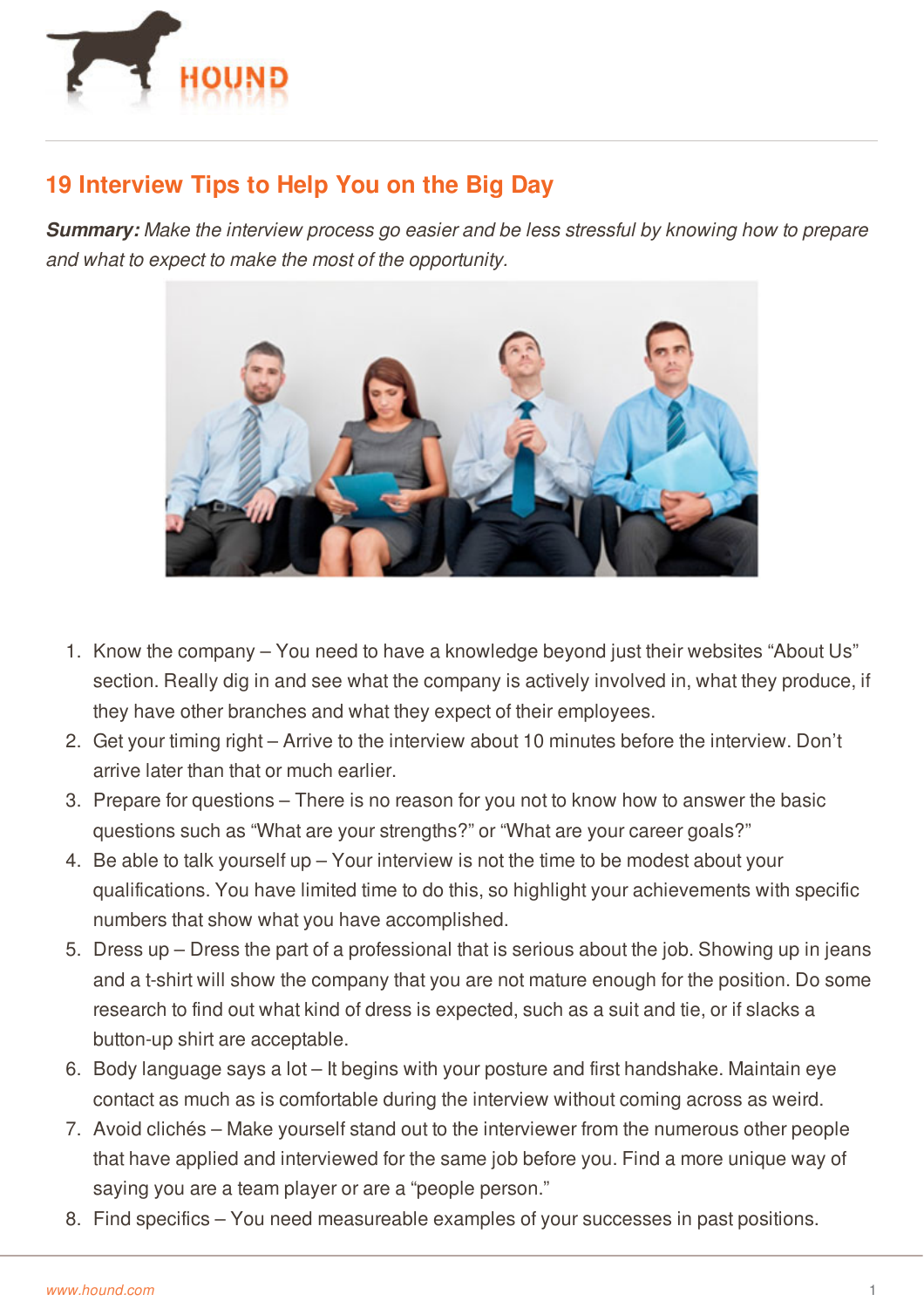

Instead of saying "I was great at selling" say "I made \$10,000 in sales in my first month." Providing numbers that the interviewer will understand and be able to relate to will help them remember you after the interview.

- 9. Re-read the job description You want to know exactly what the job description says so that there are no surprises during the interview of what would be expected of you.
- 10. Forgo money Hold off on discussing money at the moment. Wait to talk about your salary until an official job offer has arrived.
- 11. Stay focused Don't relax too much during the interview, even if the interviewer is trying to put you at ease. If they try to ask what you like to do socially, refrain from talking about a crazy night drinking. Keep your answers and personality professional at all times.
- 12. Know your cover letter You should know what is on your cover letter inside and out. Be ready to back up any claims you have in it with concrete evidence.
- 13. Ask questions Be prepared for the end of the interview with your own questions. This makes a good impression when the questions are thoughtful and intelligent.
- 14. Phone interviews A phone interview is not different than an in-person interview. Find a quiet place where you can focus on the interview without distractions. Keep the discussions professional and focused on the job.
- 15. First impressions The first impression you give the interviewer will be remembered later. Make sure what you wear and say make a good impression. Even the little details like how your breath smells will be noted by the interviewer.
- 16. Accept the offer You will probably be given the offer over the phone and then again in writing. Keep that letter, because it helps serve as part of your contract of employment. Accept the offer in writing before withdrawing other applications or submitting your notice to your current employer.
- 17. Communicate Take your time during and after the interview to speak clearly and slowly.
- 18. Rejection There is always a chance that you won't get the job, so be ready when the rejection letter comes. Don't take it personally. Take the opportunity to ask for feedback so you can improve for your next interview. Stay professional so that you can keep the connection open for further positions that open up. Acting immature will only prevent you from future opportunities.
- 19. Stay positive Remove negativity from all parts of the application and interview process. Turn negative situations that you are asked about during the interview such as "Why did you leave your last job?" into positive learning experiences.

## **Read [these](http://www.hound.com/) related articles to learn more:**

- **The 7 Best Questions to Ask Your [Interviewer](http://www.hound.com/article/900047335/The-7-Best-Questions-to-Ask-Your-Interviewer/)**
- **20 Ways to Prepare Now to Impress Your [Interviewer](http://www.hound.com/article/900047307/20-Ways-to-Prepare-Now-to-Impress-Your-Interviewer/)**